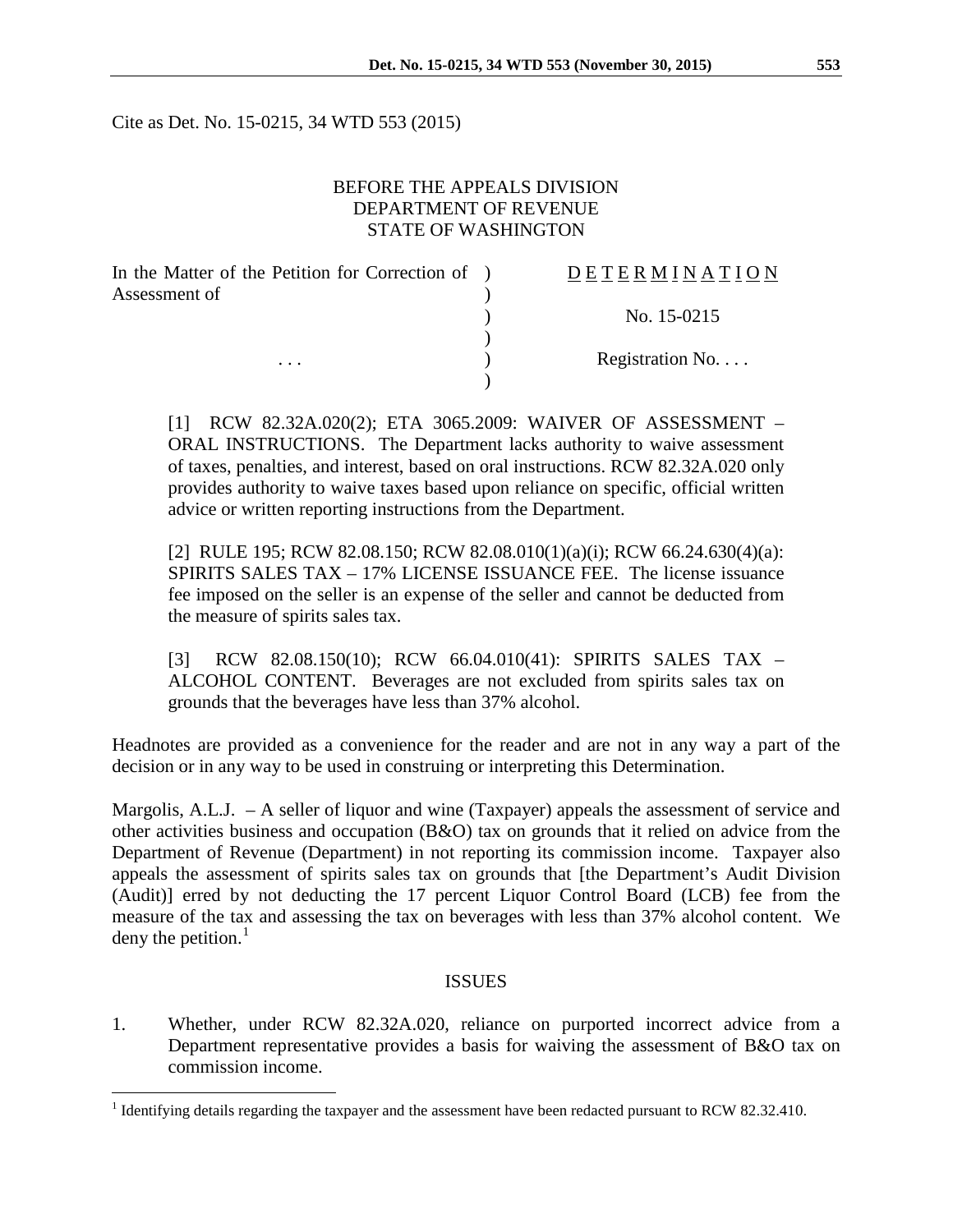- 2. Whether, under RCW 82.08.010, the measure of spirits sales tax can be reduced by the LCB fee.
- 3. Whether, under RCW 66.04.010(41), "spirits" includes beverages with less that 37% alcohol content.

# FINDINGS OF FACT

Taxpayer operates a liquor and wine store in . . . , Washington. [Audit] examined Taxpayer's account for the period January 1, 2010 through December 31, 2012, and on July 10, 2014, issued two assessments against Taxpayer. In Document No. . . . , Audit assessed Taxpayer \$ . . . . The assessment is comprised of \$ . . . in small business credit adjustment, and \$ . . . in service and other activities B&O tax. In Document No. . . . , Audit assessed Taxpayer \$ . . . . The assessment is comprised of  $\$ \dots$  in retail sales tax,  $\$ \dots$  in retailing B&O tax,  $\$ \dots$  in wholesaling B&O tax, \$ . . . in spirits sales tax on sales to on-premises licensees, \$ . . . in spirits liter sales tax on sales to on-premises licensees, \$ . . . in spirits liter sales tax on sales to consumers,  $\$ \dots$  in a 5% delinquent penalty,  $\$ \dots$  in interest,  $\$ \dots$  in a 5% assessment penalty, and a credit for \$ . . . in overpaid spirits sales tax on sales to consumers.

In Document No. . . . , Audit assessed Taxpayer on income that Taxpayer received from commissions on liquor sales under the service and other B&O tax classification using Taxpayer's bank statements. Taxpayer asserts that on October 12, 2009, he contacted the Department via telephone and was told that B&O tax was not due on commissions. Taxpayer also asserts that "[a]n email was generated stating that determination and forwarded to [Taxpayer]." Taxpayer's Petition, dated August 5, 2014. Taxpayer explains that he tried to secure a copy of the email via a public records request, but the Department had no archived copies of such email, and he also requested a copy from his Internet service provider. Taxpayer's Letter Requesting Postponement of Hearing, dated January 27, 2015. To date, Taxpayer has provided no evidence of oral or written instructions from the Department that these receipts are exempt.

In Document No. . . . , Audit assessed Taxpayer on spirits sales by reconciling income that Taxpayer reported on its excise tax returns with Taxpayer's sales data, reports, and bank statements. Taxpayer asserts that Audit erred by including the 17% LCB fee in the measure of spirits sales tax because the fee is a tax as allegedly determined by Washington courts, and asserts that Audit erred by assessing spirits tax on products with less than 37% alcohol content.

### ANALYSIS

Washington's B&O tax is imposed on every person "for the act or privilege of engaging in business activities" and applies to the gross income of the business. RCW 82.04.220. "Business" for B&O tax purposes includes "all activities engaged in with the object of gain, benefit, or advantage to the taxpayer or to another person or class, directly or indirectly." RCW 82.04.140.

The Legislature "intended to impose the business and occupation tax upon virtually all business activities carried on within the state." *Simpson Inv. Co. v. Dep't of Revenue*, 141 Wn.2d 139,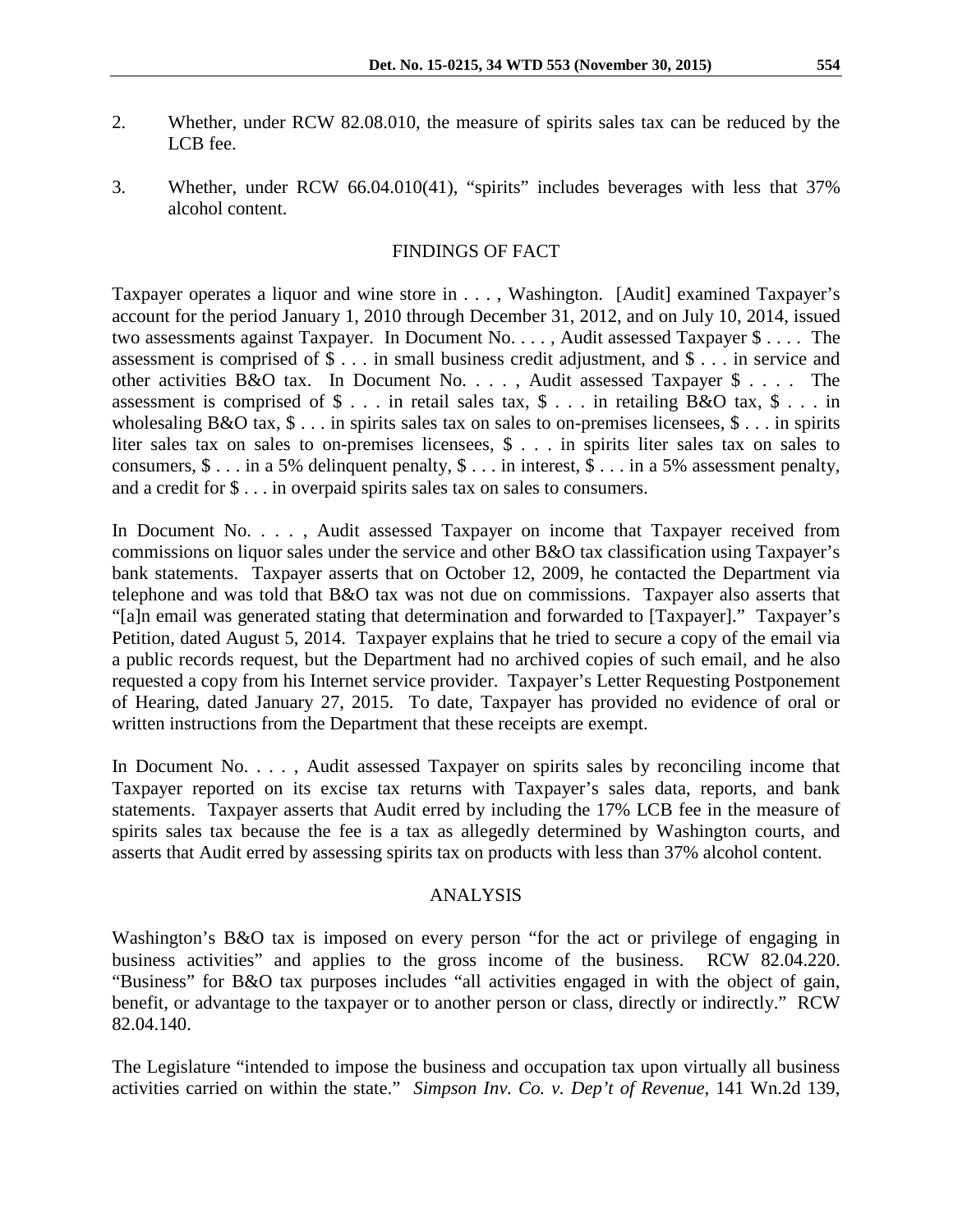149, 3 P.3d 741 (2000) (quoting *Time Oil Co. v. State*, 79 Wn.2d 143, 146, 483 P.2d 628 (1971)). Unlike the federal income tax**,** the B&O tax is not a tax on profit, net gain, capital gain, or sales "but a tax on the total money or money's worth received in the course of doing business." *Budget Rent-A-Car of Wash.-Oregon v. Dep't of Revenue*, 81 Wn.2d 171, 173, 500 P.2d 764 (1972). The B&O tax provisions "leave practically no business and commerce free of the business and occupation tax." *Id*. at 175.

The B&O tax rate varies according to the nature, or classification, of the business activity. *See generally,* ch. 82.04 RCW. Business activities other than those classified elsewhere in Chapter 82.04 RCW fall under the catch-all service and other activities B&O tax classification. RCW 82.04.290(2). The activities generating commission income are not classified elsewhere in Chapter 82.04 RCW, and thus, absent exception or exemption, and without deduction for expenses, are subject to service and other activities B&O tax.

Taxpayer asserts that the Department is estopped from assessing service and other activities B&O tax on commission income because the Department instructed Taxpayer, both via telephone and in writing, that Taxpayer is not subject to the tax.

As persons doing business in Washington, taxpayers have certain responsibilities, some of which are outlined in RCW 82.32A.030, including the responsibility to "[k]now their tax reporting obligations, and when they are uncertain about their obligations, seek instructions from the department of revenue." RCW 82.32A.030(2). In addition to the responsibilities listed in RCW 82.32A.030, certain taxpayer rights are stated in RCW 82.32A.020, including:

(2) The right to rely on specific, official written advice and written tax reporting instructions from the department of revenue to that taxpayer, and to have interest, penalties, and in some instances, tax deficiency assessments waived where the taxpayer has so relied to their proven detriment;

. . .

(Emphasis added.) This right does not include the right to rely on oral advice. The Department has issued an advisory statement that explains the Department's position regarding oral instructions. Excise Tax Advisory 3065.2009 states, in part:

The Department of Revenue gives consideration, to the extent of discretion vested in it by law, where it can be shown that failure of a taxpayer to report correctly was due to written instructions from the department or any of its authorized agents. The Department cannot give consideration to claimed misinformation resulting from telephone conversations or personal consultations with a Department employee.

There are three reasons for this ruling:

(1) There is no record of the facts which might have been presented to the agent for his consideration.

(2) There is no record of instructions or information imparted by the agent, which may have been erroneous or incomplete.